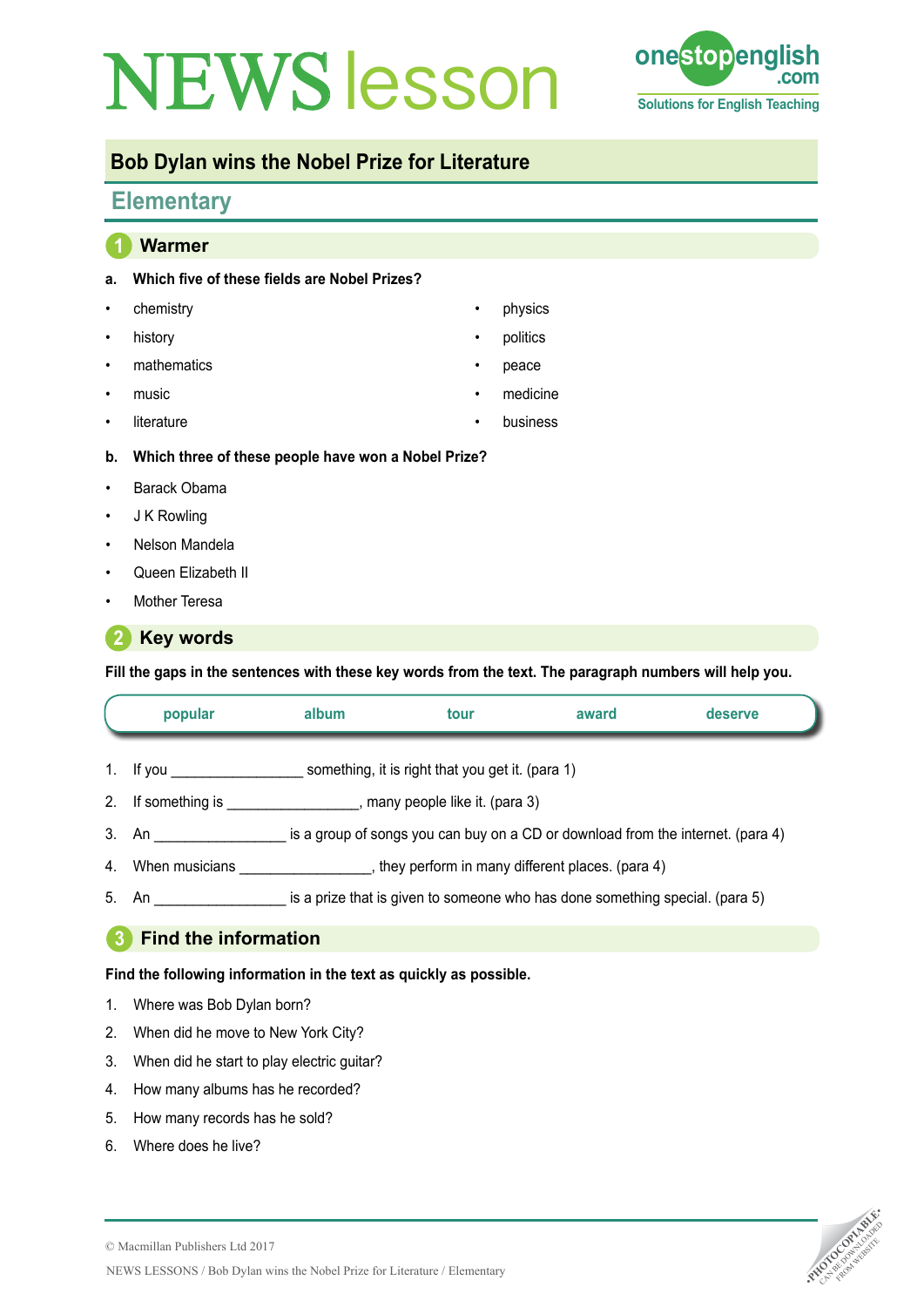# **NEWS esson one stoppeng**



# **Bob Dylan wins the Nobel Prize for Literature**

### **Elementary**

# **Bob Dylan wins the Nobel Prize for Literature**

- **5 January, 2017**
- 1 In October, 2016, singer-songwriter Bob Dylan won the Nobel Prize for Literature. The announcement surprised some people. But other people thought that Dylan deserved the prize for his music and poetry. As well as writing and performing music, Dylan is also an artist and a writer.
- 2 Robert Zimmerman was born in Duluth, Minnesota, USA in May, 1941 and is now 75 years old. As a young man, he changed his name to Bob Dylan because he liked the work of the Welsh poet and writer, Dylan Thomas. Bob Dylan became famous after moving to New York City in 1961 and he wrote many of his best-known songs there during the 1960s, including *Blowin' in the Wind* and *The Times They Are a-Changing*.
- 3 In the 1960s, Dylan was probably the most famous folk singer in the world with his guitar and harmonica but, in 1965, he did something that shocked many of his fans. He started to play electric guitar. This was popular with some people but many of his fans were angry about the change of style.
- 4 Dylan has recorded more than 30 albums and has sold more than 100 million records. He is still touring the world and playing live concerts. Since 1988, he has played at least 100 concerts a year and has played almost 3,000 live shows in that time. When he is not touring and performing in live concerts, Dylan lives in Malibu, California.
- 5 Apart from the Nobel Prize, Dylan has also won an Academy award (an Oscar). He has also won 12 Grammy awards (a prize given by the US Recording Academy to people who have been very successful in the music industry).

#### **4 Comprehension check**

#### **Match the beginnings to the endings to make statements about the text.**

- 1. Bob Dylan has …
- 2. Dylan is an artist and writer …
- 3. He changed his name to Dylan …
- 4. Some of his fans were angry …
- 5. He has performed more than 3,000 live shows …
- 6. In addition to the Nobel Prize, ...

### **5 Chunks**

#### **Rearrange the words to make phrases from the text.**

- 1. million more records than hundred one
- 2. concerts at year least one a hundred
- 3. style change the of
- 4. songs of best-known many his
- 5. three almost thousand shows live
- 6. famous the world most in the singer folk
- a. … since 1988.
- b. … won the Nobel Prize for literature.
- c. … he has also won 12 Grammy awards.
- d. … because he liked the Welsh poet Dylan Thomas.
- e. … as well as a musician and songwriter.
- f. … when he started to play electric guitar.

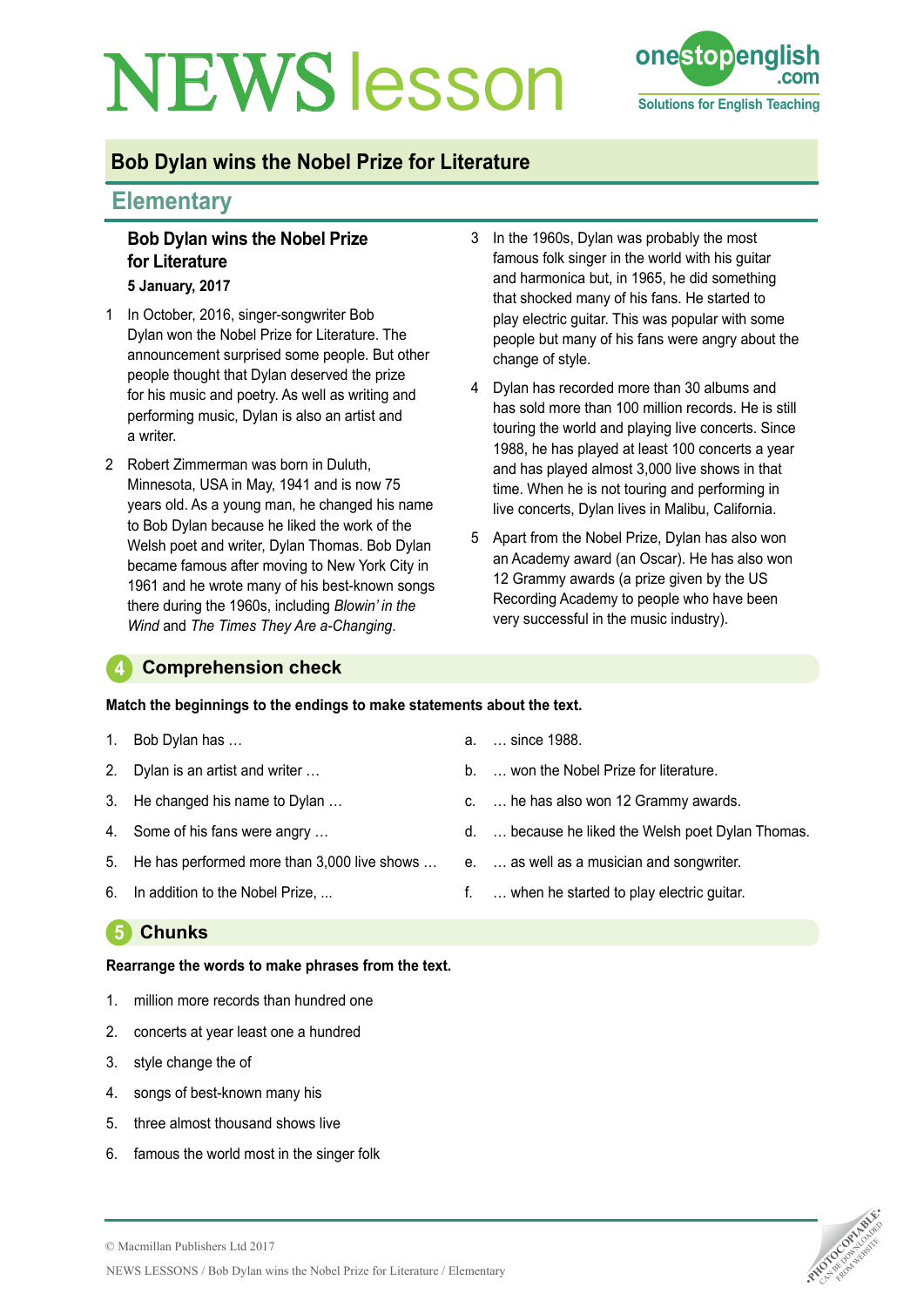# **NEWS esson one stop english come**



## **Bob Dylan wins the Nobel Prize for Literature**

### **Elementary**

### **6 Two-word expressions**

**Complete the sentences using the expressions from the text.**

|                                                    | best-known                                                                                                                                                                                                                                            | music industry | folk singers |                                                                     | electric guitar                | live shows | singer-songwriter |  |  |  |
|----------------------------------------------------|-------------------------------------------------------------------------------------------------------------------------------------------------------------------------------------------------------------------------------------------------------|----------------|--------------|---------------------------------------------------------------------|--------------------------------|------------|-------------------|--|--|--|
| 1.                                                 | Bob Dylan made some of his fans angry when he started playing <b>EXECUTE:</b> Notice that the started playing                                                                                                                                         |                |              |                                                                     |                                |            |                   |  |  |  |
| 2.                                                 |                                                                                                                                                                                                                                                       |                |              |                                                                     |                                |            |                   |  |  |  |
| 3.                                                 | He has won 12 Grammy awards for his success in the _____________________________                                                                                                                                                                      |                |              |                                                                     |                                |            |                   |  |  |  |
| 4.                                                 | <u> 1989 - Johann Stoff, deutscher Stoffen und der Stoffen und der Stoffen und der Stoffen und der Stoffen und der Stoffen und der Stoffen und der Stoffen und der Stoffen und der Stoffen und der Stoffen und der Stoffen und d</u><br>in the world. |                |              |                                                                     |                                |            |                   |  |  |  |
| 5.                                                 |                                                                                                                                                                                                                                                       |                |              |                                                                     |                                |            |                   |  |  |  |
| 6.                                                 | the 1960s.                                                                                                                                                                                                                                            |                |              |                                                                     |                                |            |                   |  |  |  |
|                                                    | <b>Vocabulary</b>                                                                                                                                                                                                                                     |                |              |                                                                     |                                |            |                   |  |  |  |
| Match the words from the text with their meanings. |                                                                                                                                                                                                                                                       |                |              |                                                                     |                                |            |                   |  |  |  |
| 1.                                                 | announcement                                                                                                                                                                                                                                          |                | a.           |                                                                     | the way someone does something |            |                   |  |  |  |
| 2.                                                 | perform                                                                                                                                                                                                                                               |                | b.           | a performance to an audience                                        |                                |            |                   |  |  |  |
| 3.                                                 | harmonica                                                                                                                                                                                                                                             |                | C.           | an official statement                                               |                                |            |                   |  |  |  |
| 4.                                                 | style                                                                                                                                                                                                                                                 |                | d.           | to sing or play for other people                                    |                                |            |                   |  |  |  |
| 5.                                                 | record                                                                                                                                                                                                                                                |                | e.           | to do a musical performance so that it can be copied electronically |                                |            |                   |  |  |  |
| 6.                                                 | live                                                                                                                                                                                                                                                  |                | f.           | a small musical instrument you play with your mouth                 |                                |            |                   |  |  |  |

#### **8 Discussion**

**• Do you think a folk singer like Bob Dylan should win the Nobel Prize for Literature? Why? Why not?**